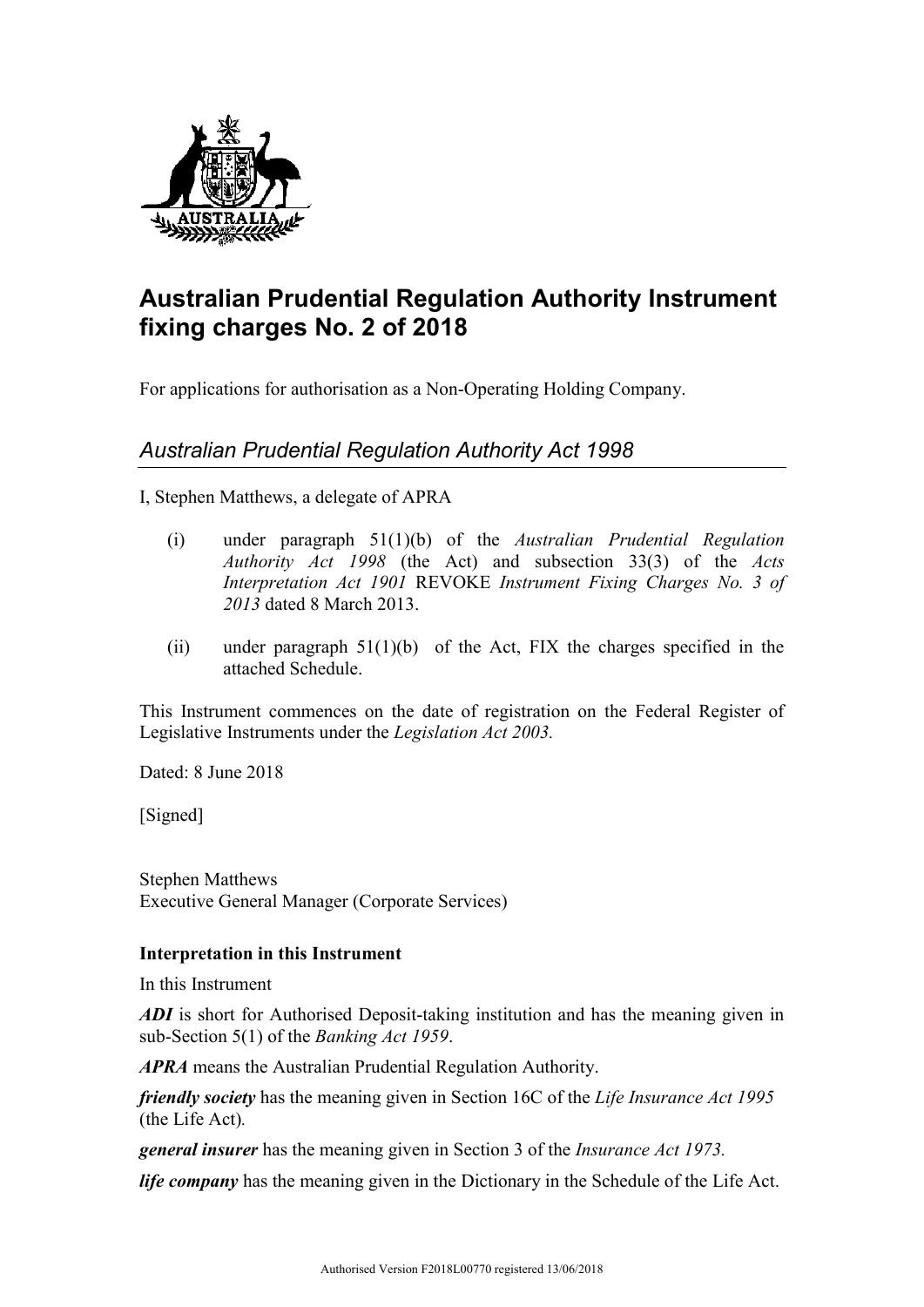**NOHC** is short for Non-Operating Holding Company and has the meaning given in the *Banking Act 1959, the Insurance Act 1973* or the *Life Insurance Act 1995*, as applicable.